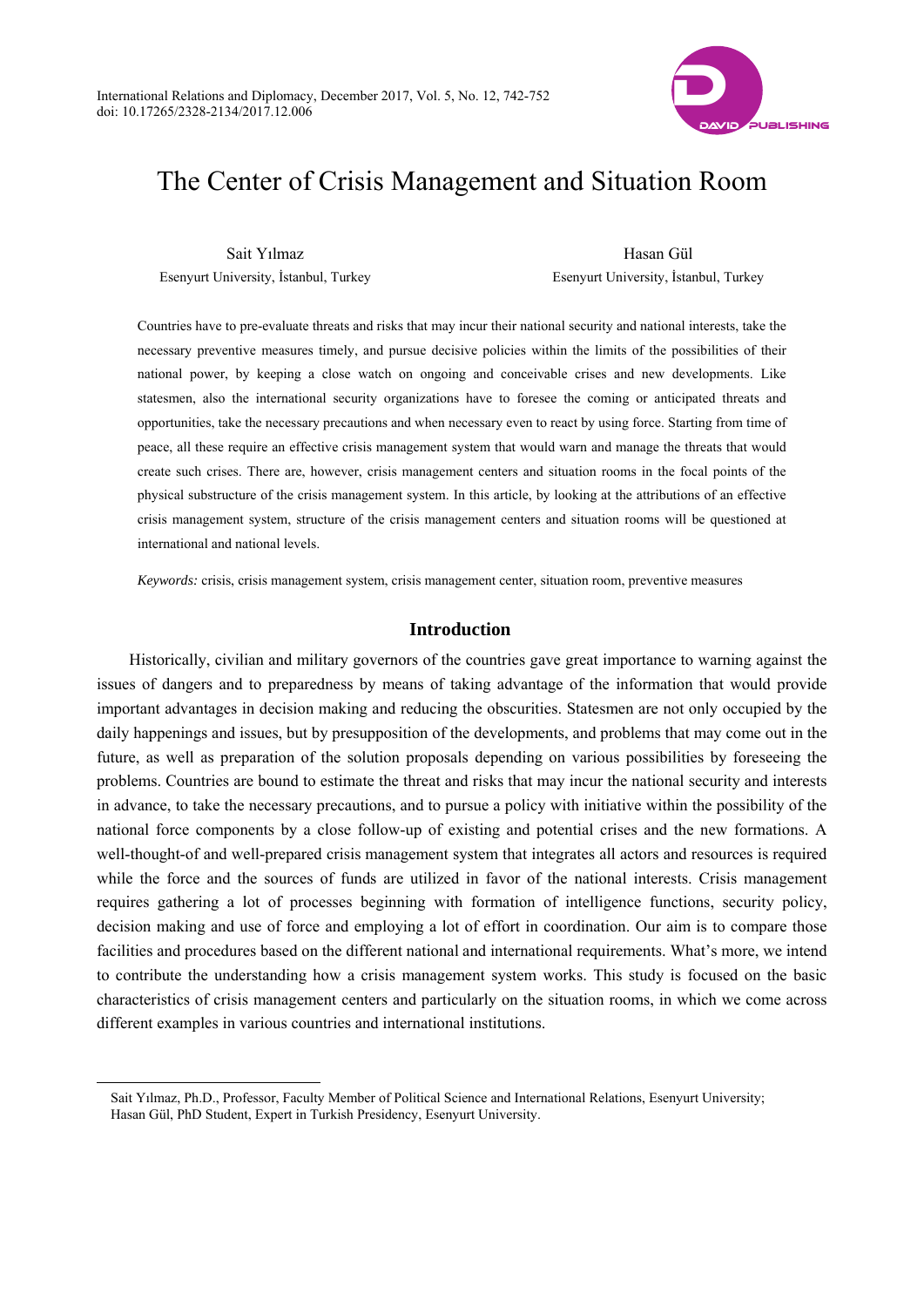## **Institutional Considerations on Crisis Management**

In international relations the term "crisis", at large, is used to express "the condition which threatens the national values, which requires to be counteracted rapidly, and related to this, which requires holding the attention of the decision makers at utmost level". The characteristics of a prospective crisis can be drawn up as follows (Yilmaz, 2017, p. 211): (1) In general, an unexpected occurrence; (2) It has never happened before, cannot be compared to another crisis; (3) Hard to control; (4) Generally very complicated; (5) It is a defining moment in international relations; (6) Possibly inclined to intensify violence; (7) Difficult to reach their leaders; (8) Limited in time; (9) There is a lot of information but inaccurate; (10) Intelligence and speculations must be investigated (sifted out); and (11) Public opinion attention is focused on your power, support considerations are at balance.

Crisis is a process that begins with a negative impact, jeopardizing a country's national security and benefits, political, social and economic life in time of peace and under normal circumstance, and stretches out to sudden unexpected situations and events, amounting to gunfight and eventually followed by a peace condition and turn to normal circumstances. Whereas the crisis management, as in Figure 1, is a series of activities respectively starting with the recognition of a crisis situation, taking the manipulative decisions and their application, and extending to their follow-up and control. When all these are being achieved it is important to provide the legitimacy in agreement with the international rules and implications and to get the support of other states. The ultimate goal of the crisis management is to win through the conflict of interests. The essence of crisis management is to protect the national interests and objectives avoiding the recourse to war. The aim is either to prevent the escalation of the crisis furthermore or to mount the crisis in a manner to include a clash of arms by taking controlled precautions. Through the process of the crisis management, either the crisis or tension is taken under control or return to normal, or by escalating the crisis it turns into the management of war or conflict. In the medium of crisis management, there is surprise, time pressure, obscurity and unstable intensity.

The basic stages of the crisis management constitute: primarily the analysis of the situation by collecting information (situation development "awareness"), the establishment of the goal and (political, military etc.) alternatives to be reached from there on, the application of the most convenient one (decision), and the maintenance of this cycle by feedback. It must not be forgotten that all these are implemented in time pressure. The top priority duty of the intelligence system of the country is the early warning which would prevent the surprises and sudden attacks. Foreseeing, moreover, is the degree of prediction of an incident or situation that is actualized beforehand by the decision makers. Foreseeing is required in order to identify the threat earlier and accurately without exaggerating or underestimating.

In crisis management, what is aimed at is primarily to avoid the crisis or to reduce the tension, to avoid the confrontation to manage the crisis effectively, to provide civilian and military arrangements, to maneuver the adverse party out of belligerence in case the escalation is irrepressible and out of control, and to subdue the situation when escalation and belligerence is terminated. To fightback (i) to withstand the surprise, (ii) to resist the in fight, and (iii) to implement the diplomatic, economic and military preventive measures requires to be in conformity with the delicacy of the matter and to implement in due time by degrees.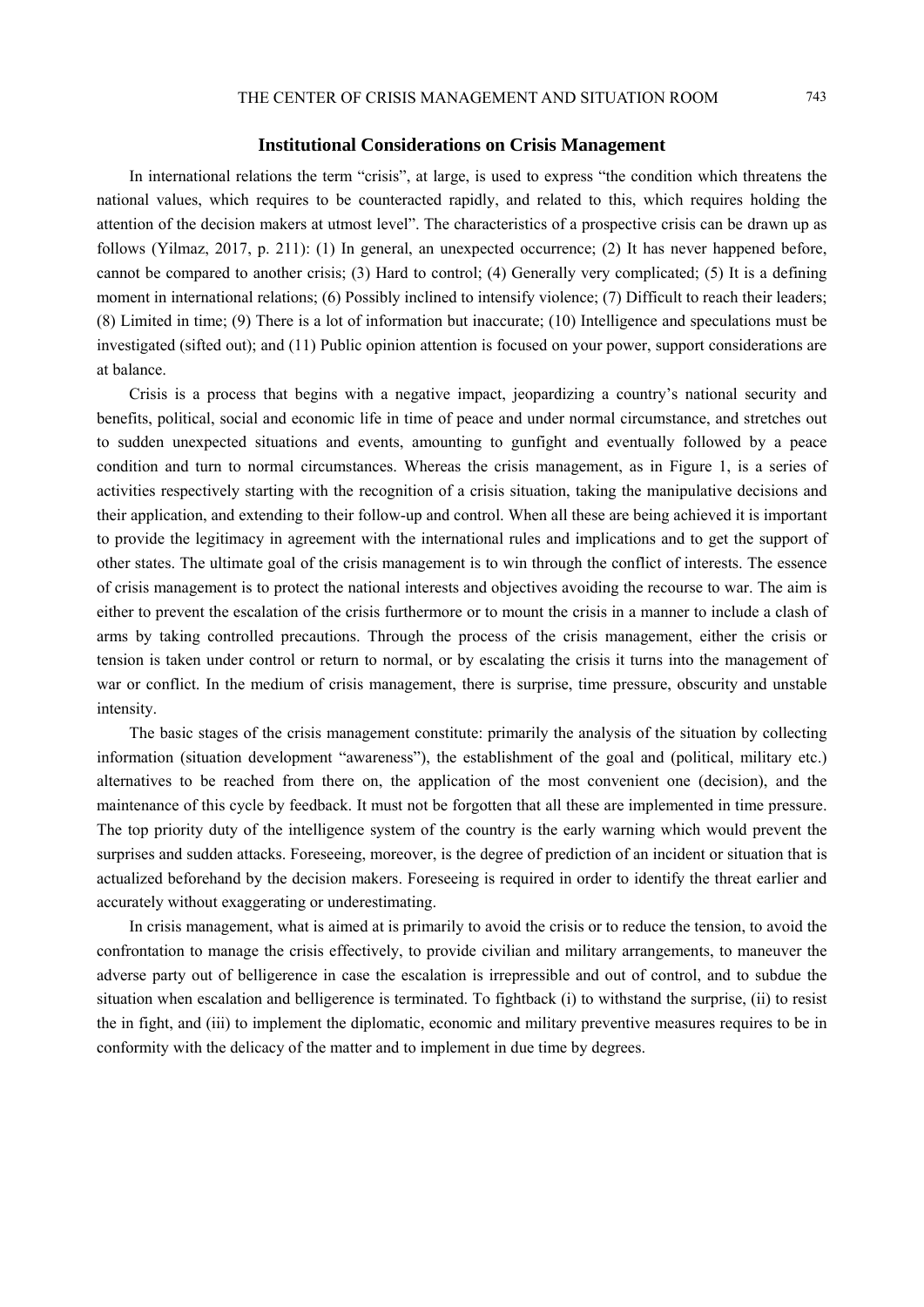

*Figure 1*. Cycle of crisis management.

In Figure 2, crisis response continuum is seen. The factors of success in crisis management are as follows: (1) To foresee the crisis,

(2) To employ the preventive measures rapidly on the issue of decision taking,

(3) To prevent the crisis before it grows, or

(4) To escalate the crisis on an admissible risk level controllably, by urging upon meeting our claims in accordance with our acceptable national interests.



*Figure 2.* Crisis response continuum.

Those who administer the government must employ and use an "ala carte" menu aimed at laying hold of anti-military implementations that depends on the deterrence of the military force, to achieve and to uphold the policies for their national interests. To this end, taking into account the national interests and the continuation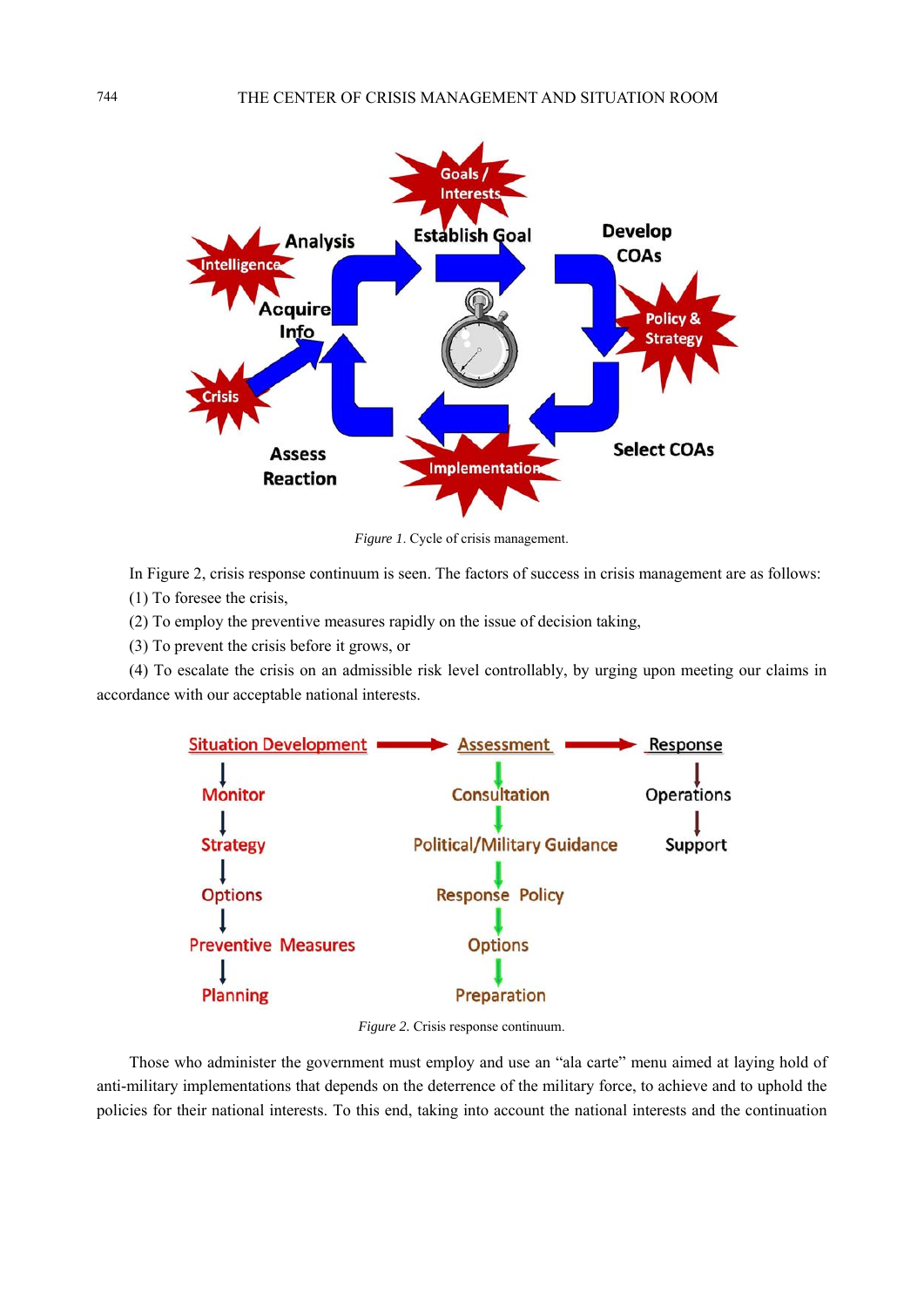of the risks directed to them, the government has to bring a potential structural force within the information-military action mechanism, by the comprehension of a cyclical crisis management intelligence functions. Countries hold various political, economic, and military instruments that they can employ to make an impact upon other countries' leaders. These instruments may range in degrees from diplomatic pressures to total war. The instrument preferred must have pressure and impact that will generate the decisions and practices of other countries to step back. Political, economic, socio-cultural and military precautions to prevent and counteract the crisis, are a number of directives that will enhance the pressure relatively. The selection of these measures and utilization abilities help the successful solution of the crisis before it gets worse around our requisition, or else, by an inaptitude it may make way for an out of control state.

## **Substructure of the Crisis Management**

To return a sound and powerful reaction in crisis management, the following are important: For this, based on the predetermined indications besides "warning enquiry" and preventing priority of surprises, efficient and predetermined alternatives and procedures are required. Crisis response system offers an efficient decision making guide at the instance of the crisis management. In the essence of these detailed alternatives list and preparation, manipulation and response precautions for crisis are found. This system is annually checked up and periodically guide processes are applied in crisis method operations. Crisis response system is made up of the following:

- (1) Crisis management process,
- (2) Crisis intelligence and warning system,
- (3) Staff planning process,
- (4) Civilian emergency planning,
- (5) Crisis management implications.
- As in Figure 3 countless actors participate into crisis management with various functions.

The function of political authorities in crisis management can be aligned as providing intelligence, information and correspondence of other data, comparing the different opinions, and taking a collective decision to form a common perspective. In the emergence of a crisis, first reaction to show is to get political authorization.

Political, military, and emergency state precautions are activated depending on the nature of the crisis. Consultation commences between institutions and countries. Preparation level of the crisis management organization is increased and precautions suitable for this level are applied. Crisis management duties to be implemented within the crisis management process—conventional military operation, war like (hybrid) operations including antiterrorism, non-military operation (humanitarian aid etc.) duties, and UN Specifications VI. Division (Peace Keeping) and VII Division (forceful measures for peace)—inclusively may cover the operation. By power build-up of the soldiers and operation plans the following may be obtained:

- (1) Ministration,
- (2) Force development,
- (3) Devolution (of authority),
- (4) Rules of engagement.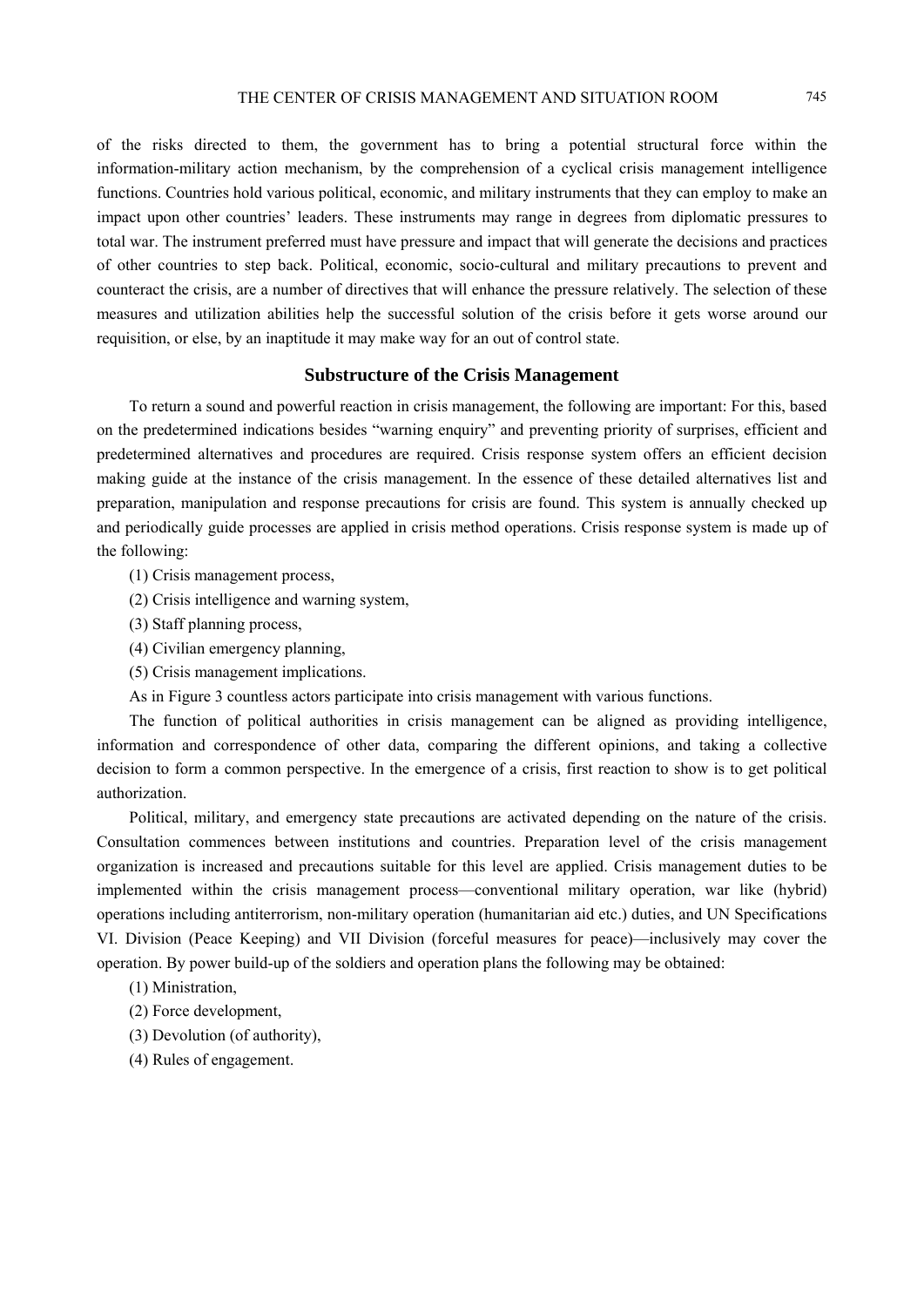

*Figure 3*. Crisis management authorities & activities.

Crisis management center, along with the daily information submission, presents the analyzed incidents by reporting to the relevant authorities weekly, monthly, and annually by qualitative and quantitative methods. These reports indicate scenario, risk, threat, and occasion considerations. Considerations carried out encompass short, medium, and long term strategy and planning, taking the country's interests and priorities into consideration about the potential political, economic, and/or social crisis situations. Crisis centers, carry out their activities in seven days and 24 hours actively. Qualified personnel are employed in different areas directly proportionate to the work done.

The system of crisis management measures, at a state of crisis is a key mechanism for the civilian-military confrontation. It provides the convenience of being ready in advance and counteracting in due time. In this system civilian and military measures are promulgated in a prompt, coordinated and convenient manner of actions. At the same time, this system includes the required processes for consultation, coordination, and application. Crisis management measures are as follows (Yilmaz, 2008):

- (1) Preventive measures catalogue,
- (2) Potential military confrontation choices,
- (3) Optional measures system,
- (4) Force build-up/ operation planning.

Preventive measures, starting with diplomatic, economic, and military areas, may be in all ranges. Optional measures and military reciprocity alternatives consist of implementations with high visibility on which it is previously agreed upon and in the form of options menu. Optional measures cover the following: Counteract to surprise and confronting the attack. Potential correspondence could be the following: (1) Preventive political impact, (2) To overcome wider-ranging risks, (3) Disarmament and the control of arms agreements, (4) Surveillance/monitoring, (5) Level of preparedness, (6) Deterrence, (7) Containment, (8) Compulsion, and (9) Reduce the escalation.

The following factors are included in the substructure of the crisis management:

(1) Physical instruments: (a) Venue (situation centers, decision room etc.), (b)Air/Space vehicles (GPS, satellites, air-ground plants),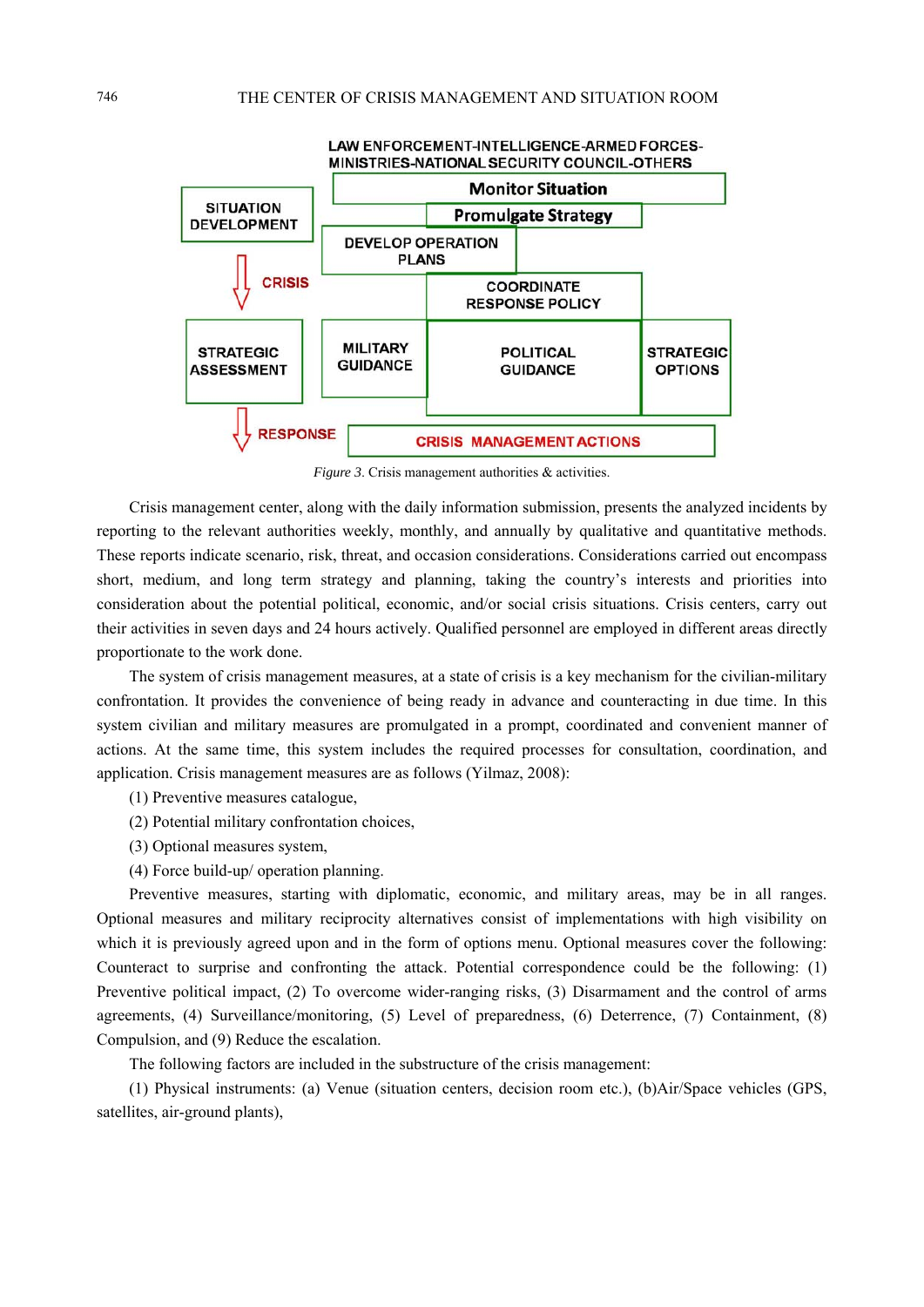(2) Force/ability pool: (a) Strategic intelligence (IMINT), observation systems, unmanned air vehicles etc., (b) Cyber capability, (c) Covered operations,

(3) Crisis management processes (work order, decision making, preventive measures etc.),

(4) Crisis management documents (rules of engagement, directives).

The data of the structure and work order of the situation centers can be foreseen as:

(1) Inside the situation centers, selected (having security clearance) civilian and military personnel must be employed,

(2) The situation center must function efficiently and its responsibilities and authority must be determined.

The following must take place among the constituents/capabilities found in the situation center:

(1) Communication agencies with safe and national software (satellite, data transfer, with sound etc.),

- (2) Information and data processing systems, to ease the crisis management,
- (3) Early warning and alarm system,
- (4) Satellite Communication and Navigation (GPS) services,
- (5) Decision briefing rooms,
- (6) Video conference rooms,
- (7) Crisis management joint study area,
- (8) Duty centers,
- (9) Surveillance/monitoring systems (real-time).

## **International Crisis Management Center/Situation Room Samples**

#### **United Nations (UN)/Operations and Crisis Center**

Operations and Crisis Center (OCC) is established by 10 UN establishments and offices in 2013, and they were set off by the Department of Peace Keeping Force Operations (DPKO) and Department of Field Support (DFS). The situation room is monitoring the UN's worldwide organizational operations. The aim of the OCC is to introduce completed information and report system between its stakeholders and to serve as the top level leadership of the organization's continuous communicative center (Manchin, 2014, p. 174). OCC supports the coordination of different UN organization's response to the crisis.

OCC monitors the events and analyzes them. They spread all the information to UN organizations and analyze them. UN Operational Satellite Applications Program (UNOSAT) uses UN's own sources like satellite images and open sources. OCC prepares daily operational reports and information and in case of severe events carries out its warning mission. UN OCC (UNOCC) receives daily data from the Peace Keeping Situation Center which is shared by DPKO and DFS.

#### **Organization for Security and Cooperation in Europe (OSCE)/Conflict Prevention Center (CPC)**

CPC is under the management of the Secretariat of OSCE. CPC gives support to the field services of the Secretariat of OSCE on the issues of early warning and conflict prevention. CPC includes a situation room which is active round-the-clock and a part of the operation service together with its planning and analyzing team. The basic aim of the CPC is to create a situational awareness inside the organization. Besides, CPC also serves to create a link between field officials, delegation members, and secretariat. This center also officiate as a communication center between member countries and capital cities (Manchin, 2014, pp. 173-174).

CPC, pursuing the field missions of the OSCE, prepares qualitative political analysis and activity reports.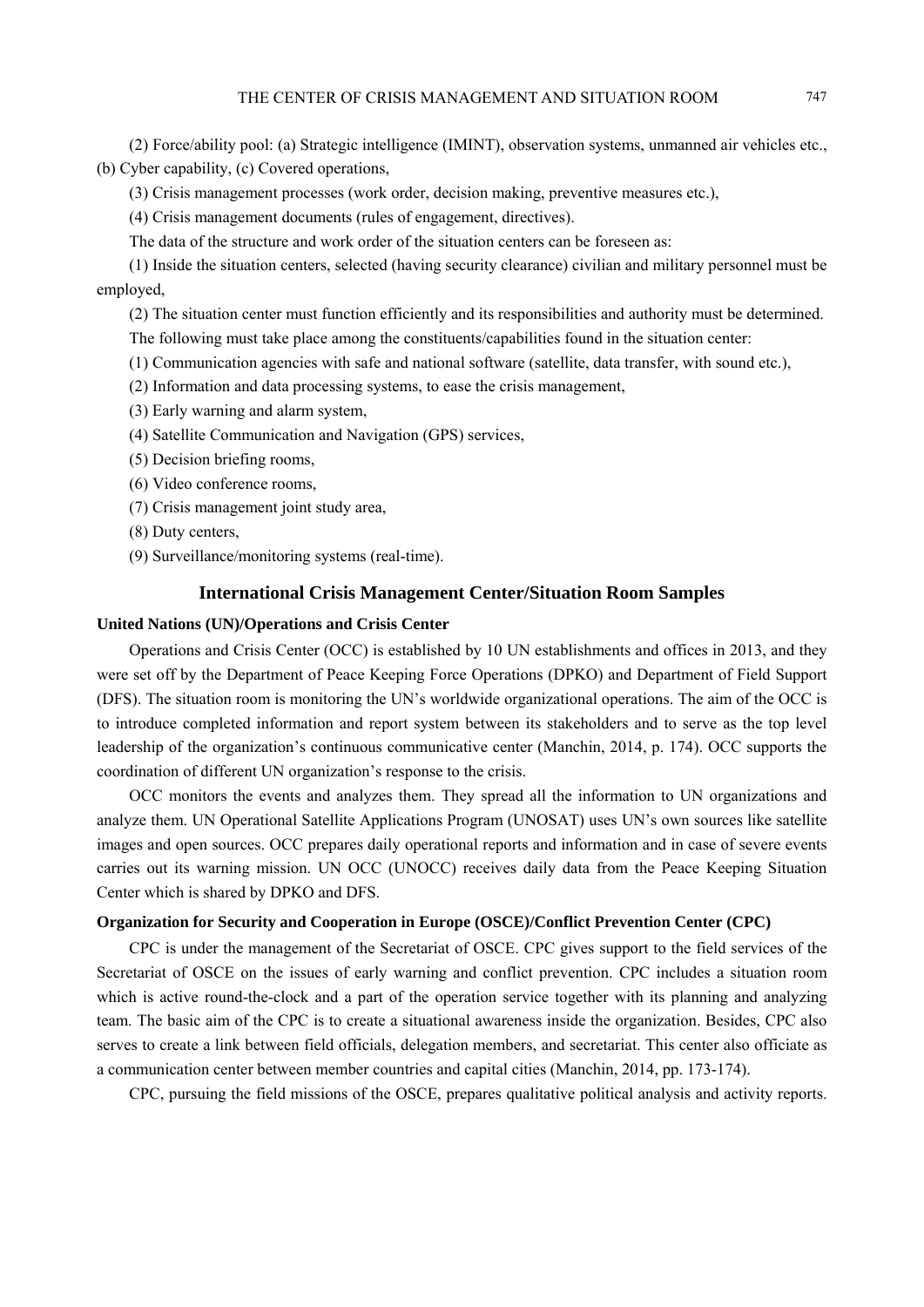The CPC along with exploiting open fundamental resources basically, also uses the authority recommendations received from the political unit, and continues working on more systematic monitoring applications of social media. The instruments used in the CPC, includes the software programs to monitor the events that occur and to confirm the tendencies. The CPC runs regular weekly briefing and incidental private monitoring. Concurrently, daily briefings are also given, notably in the morning and in the afternoon. Early warning reports are exchanged by both the field authorities and the general secretariat. However, the CPC does not counsel them about going into operation. Early warning reports can be submitted to the permanent council, although rare, for further operations.

# **National Crisis Management Center/Situation Rooms Samples**

# **USA Crisis Situation Centers**

**National Military Command Center**. The National Military Command Center (NMCC) of the USA Defense Ministry (Pentagon), is executed by an air commander on behalf of the USA President and Defense Minister and their staff is provided by the Presidency of General Staff (J-3) Operations Division (see Figure 4). NMCC may issue urgent action messages for the control centers, nuclear submarines, reconnaissance aircrafts, and the commanders in the theatre of operations<sup>1</sup>. NMCC is responsible for the operation and confidentiality of military facilities of the Presidency of General Staff and Crisis Management Communication and Data Processing System.

NMC's three main missions are the following:

- (1) To monitor the developments for the general staff worldwide,
- (2) To serve as the component of the crisis reciprocation,
- (3) Strategic monitoring component role (monitoring nuclear activities etc.).



*Figure 4*. Situation center in Pentagon

 $\overline{a}$ <sup>1</sup> Global Security, National Military Command Center (NMCC). Retrieved April 2, 2017, from http://www.globalsecurity.org/wmd/facility/nmcc.htm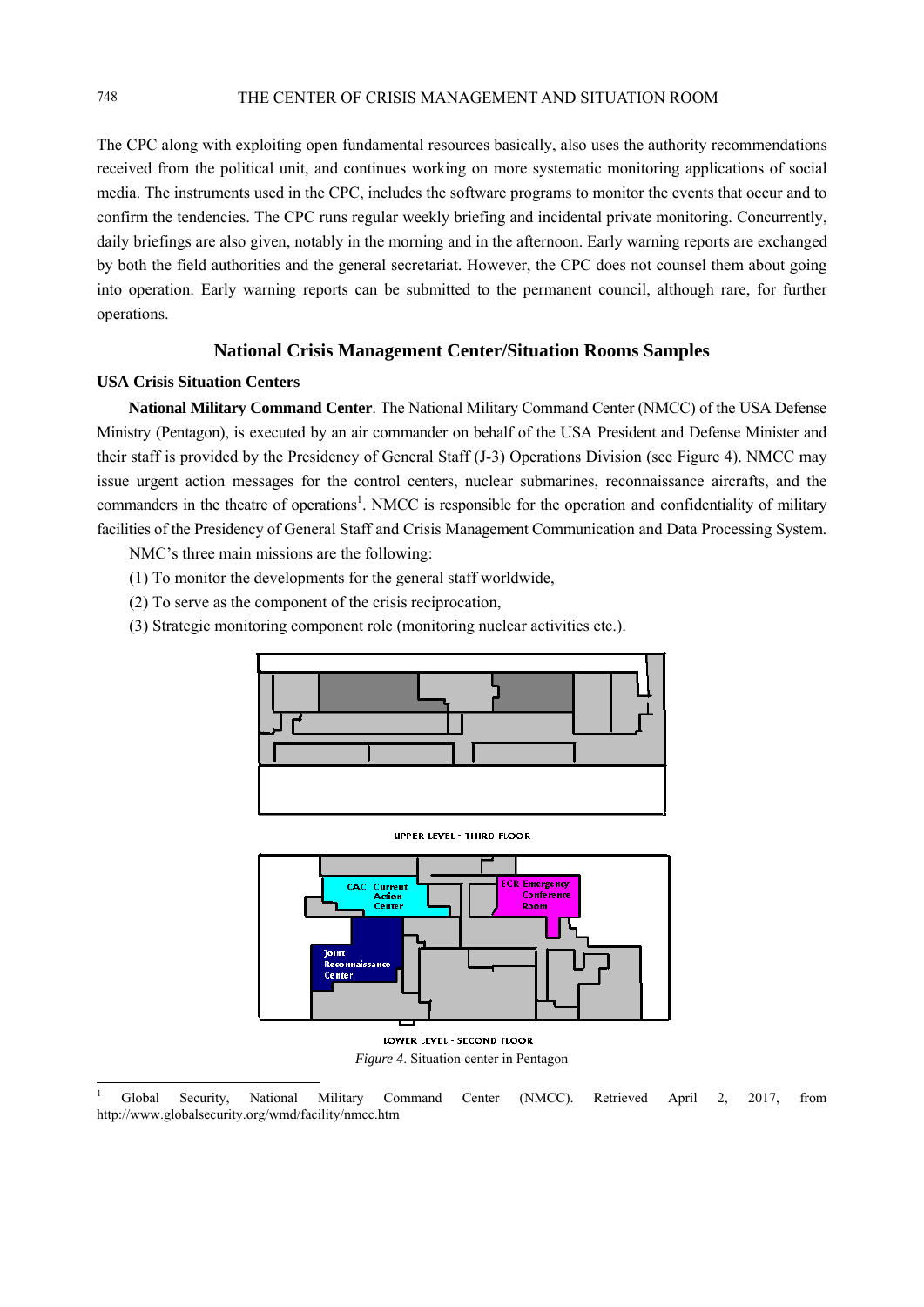Intelligence Alarm Center, joined the National Operations and Intelligence Monitoring Watch-shift Network separating from NMCC in 2008. This network acquires the following components by secure conference intercom system:

(1) NMCC,

- (2) National Military Common Intelligence Center,
- (3) Foreign Ministry Operation Center,
- (4) Foreign Ministry Intelligence and Research Bureau,
- (5) Central Intelligence Agency (CIA) Operations Center,
- (6) The White House Situation Room (WHSR),
- (7) Naval Forces Multiple Threat Alarm Center.

**The White House Situation Room (WHSR)**. WHSR is established by President Kennedy in1961 after the Bay of Pigs invasion crisis (Donley, Cornelius, & John, 1997). To refer to a word to qualify the assignment of the situation room, this assignment may be defined as a synthesizing duty. Synthesizing the intelligence, diplomatic, military, and news reports may be defined as the mission of the situation room.



*Figure 5*. An appearance from situation room of the White House.

The mission of the situation room is to provide current intelligence and crisis management support to the National Security Council. Its daily work order is as the following:

(1) To prepare the morning briefing by the Watch Team (for the president, vice president, and the White House senior management), in this briefing information from National Daily Intelligence Outline, Foreign Ministry Morning Outline, diplomatic cable system and intelligence reports take place.

(2) The "Presidency Daily Briefing" prepared by the National Intelligence Directorate is submitted to the USA President and National Security Council Managers in the morning period,

(3) Watch Team that work all day, send the information abstracts selected from the reports to the related establishments via electronic intelligence,

(4) In emergency cases National Security Council and the White House personnel meet in the situation room,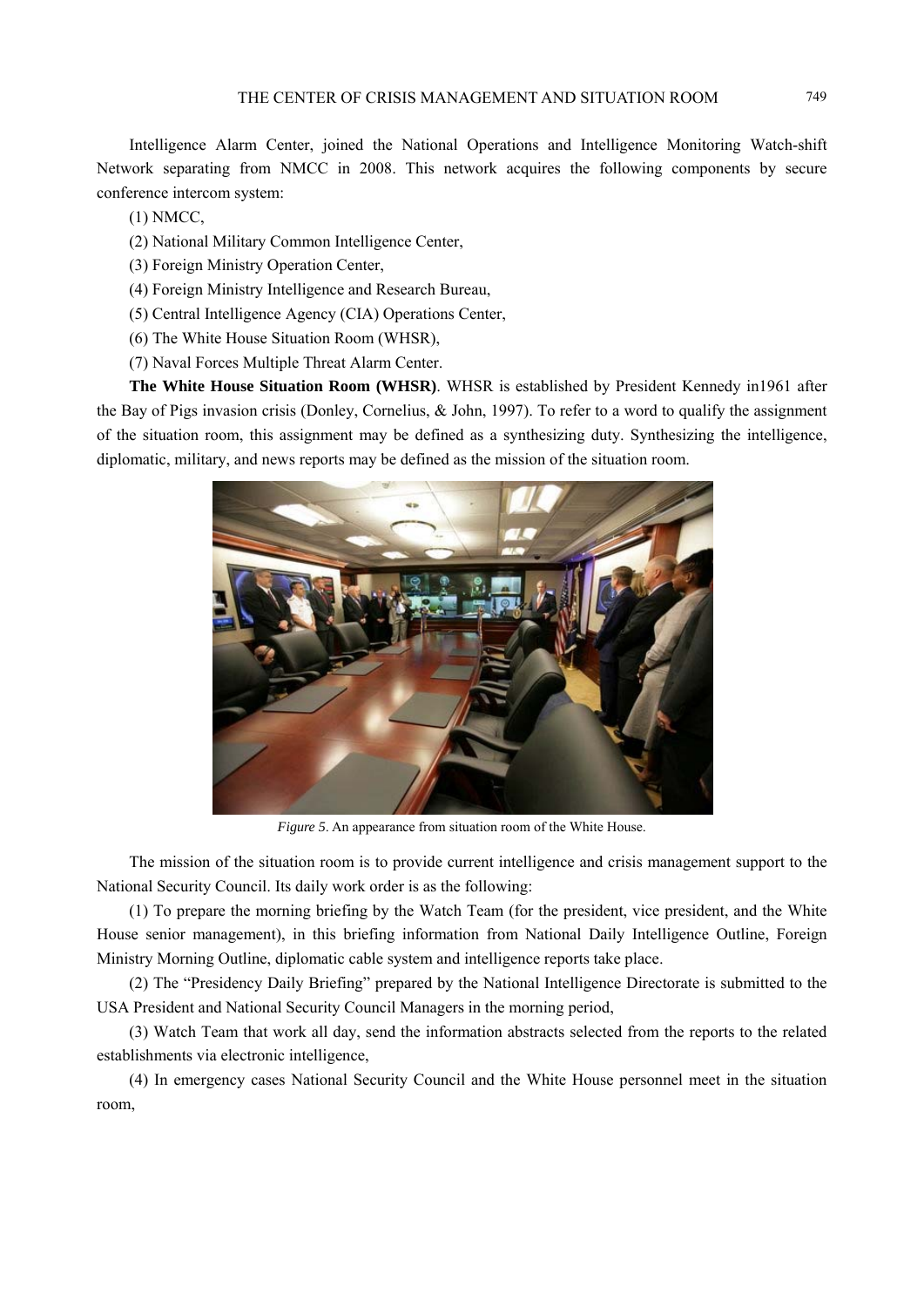(5) Another activity of the situation room is to provide the meeting of the president with other countries' presidents in safety. For this purpose, the White House Communication Agent is situated at a nearby place to the situation room (Donley et al., 1997).

#### **United Kingdom: Civil Unexpected Events Secretariat**

Civilian Unexpected Events Secretariat (CCS) takes place at the management of Security and Intelligence Coordinator and Cabinet Office directly. CCS works on national, regional, and local levels, and on public, private, and civilian sections. The mission specified for the CCS is to enhance the capacity of England to overcome, interfere, and restore both human originated and natural crises and disasters. CCS is liable to plan the national crisis intervention, to carry out the resistance preparations, and to interfere with the most destructive national civilian challenges. At the same time, they also make risk assessment, preparation, and planning against dangers, crises, and disasters (Manchin, 2014, pp. 184-185). To gather data, the secretariat generally makes qualitative analysis by employing the classified and unclassified information systems. Concurrently, besides running social media monitoring, they also make use of the analysis and information received from other government divisions.

CCS implements risks and threats evaluation for the ministers including short term analysis (maximum six months). Short term analysis comprises an extensive and a detailed evaluation of the probable impact on the risk given to the society, economy, and services. Intermediary term analysis (maximum five years) determines the risks as a part of national risk assessment. It aims at giving information about capabilities and requirements concerning a specific threat. Whereas the long term analysis (maximum 20 years) is focused on tendencies. These warnings and guidance are inclusive of the National Security Strategy. The outcome of these analyses and evaluations of crises are faultlessly connected to the interference because CCS organizes the national intervention to crises at the same time.

# **France: Crisis Center**

The Center of Crisis (CC), established in 2008, is under the administration of the Minister, and it is included in the Ministry of Foreign Affairs. The CC owns a Situation Center. The Situation Center administers continuous monitoring and analysis. The Situation Center is in charge of administering and intervening humanitarian crises. In addition, there is the CC and Emergency State Operation Center as well. This center is employed to obtain the coordination between ministries in order to provide the security of the French citizens abroad. The CC to intervene the humanitarian crises acts as a hub to provide coordination between private sector and civilian social establishments including different institutions. The Emergency State Support Unit of the Emergency State Operation Center conducts the coordination of operation equipment abroad during crisis and the crises units in Paris.

The CC commences the operations in some cases by monitoring the risks and threats that emerge. The CC focuses on humanitarian crises and gives support for the French authorities to intervene, in emergency cases by preparing intervention plans and scenarios. The analysis implemented in the center comprises both human-made and the natural crises and disasters that occur. The monitoring and warning service in the CC utilizes both the confidential and the open sources (media, social media, blogs, and think tanks). The analysis prepared by the center not only enables the French authorities to take more cautious decisions but also implements monitoring in countries particularly considered defenseless and in countries having a higher level of security risk (Manchin, 2014, pp. 179-181).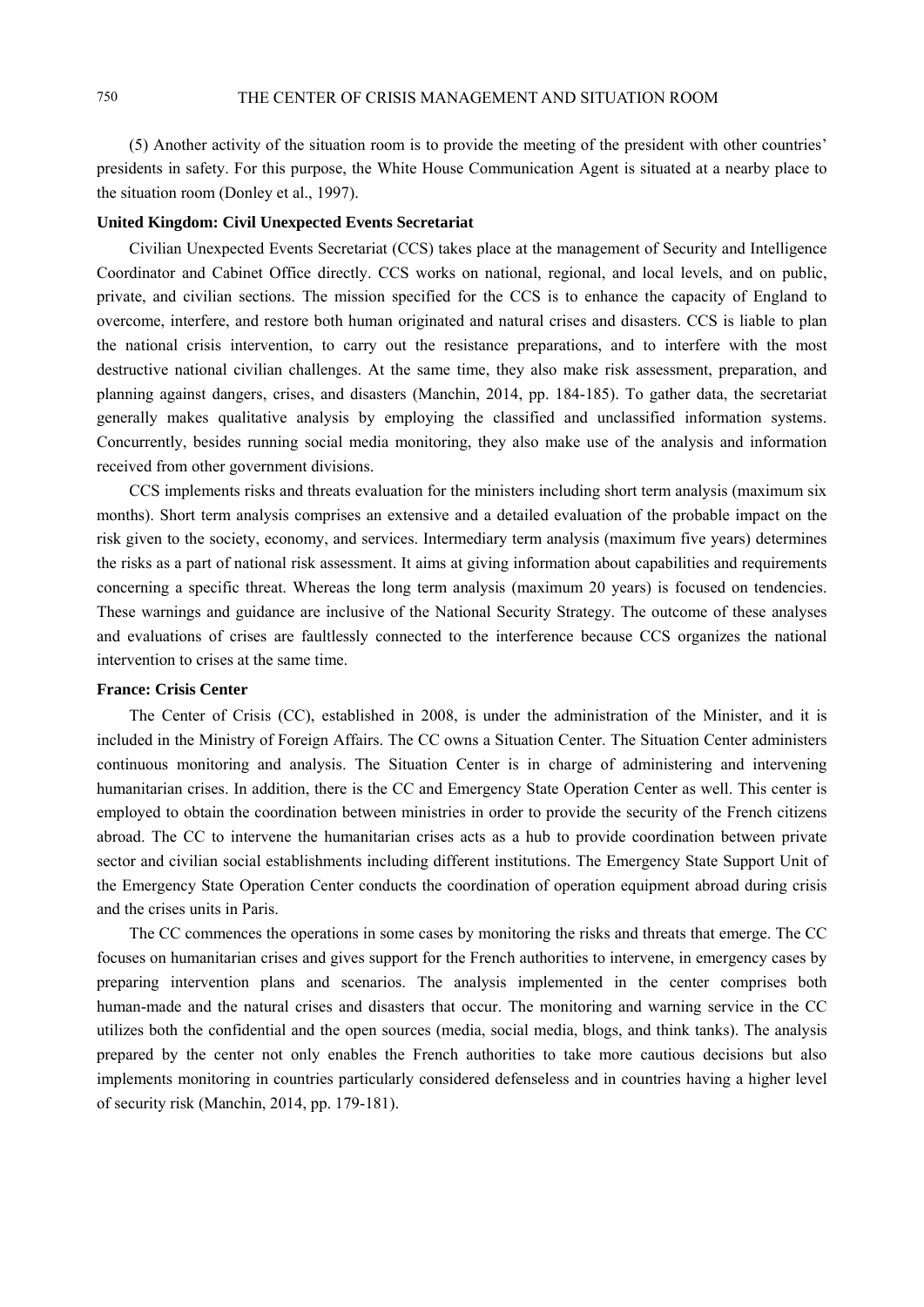The CC, prepares a two-day summary concerning supplementary reports and situation update related to the crises that arise and the ones that continue. The CC for the French consulates and embassies prepares plans of security, keeping a close coordination with the Ministry of Defense. In case of a large crisis, the CC drives all the crisis units into action. The crisis units are made up of temporary structures gathered in order to turn a crisis management situation into a more coordinated and conscious operation. The CC coordinates the intervention of the Humanitarian Aid Movement Mission, non-governmental organizations, international organizations, and the government. The Humanitarian Aid Movement Mission provides financial aid and humanitarian and pecuniary resources to the parties that are affected by a sudden occurrence and continuation of crisis.

## **Germany: Crisis Response Center**

The Crisis Response Center (CRC) that is located in the Ministry of Foreign Affairs is directly collaborating with the acting minister. The CRC is the first contact point for the Ministry of Foreign Affairs and manages the mission of coordination between the government offices, ministries, and international organizations. The CRC is made up of three divisions: Monitoring Center, Crisis Task Force, and Citizen Services Unit. Crisis center is closely connected with early warning unit and they work jointly, however, it is the mission of the CRC to carry out all the managerial and functional duties related to the reaction to crisis. The basic purpose of the center is to facilitate an immediate and affective response to crises and emergencies in favor of the German government. The CRC's mission in the short run is to monitor the probable crises and make preparations to respond the crisis, to make crisis planning for foreign embassies and organizations, and to take the responsibility of crisis management (Pawlak & Ricci, 2014).

In case of a crisis occurrence abroad, the CRC operates the coordination of the response to the crisis usually by one minister at the top level or ministers and rarely at the level of the ministry. Citizen Services Unit of the CRC provide information to the public about the issues related to the consulate and issues concerning the country. CRC also gives advice on the issues of travel and security. CRC's obligation focuses more on events and crisis monitoring and action organization rather than analyzing. On political issues, CRC pursues both the daily developments and the more extensive developments. CRC lays more elaborate emphasis on areas that the ongoing events may induce crisis or a more catastrophic threat. The most important resources constitute the embassy reports, intelligence reports, and open sources (media) for the CRC. When necessary, the CRC may get access to more specific analyses assumed by other units in the Foreign Ministry (Manchin, 2014, pp. 181-182).

In special cases, the CRC also has the extent of foreseeing. Within the context of Afghanistan, the meetings are structured and intermediary potential developments are observed. When it is a matter of an emergency, CRC is ready to put to service at once with its stand-by personnel of 200 persons. Ministers, along with the justice police and other security services, by bringing the representatives of the related development organizations, inform them about the possible paces of the action briefly. They prepare possibility plans together. Quite often the suggestions put forward here are based on previous scenarios that the CRC worked on or extracted from previous similar experiences.

# **Conclusion**

The crisis management requires to anticipate the threats and opportunities related to the future of the